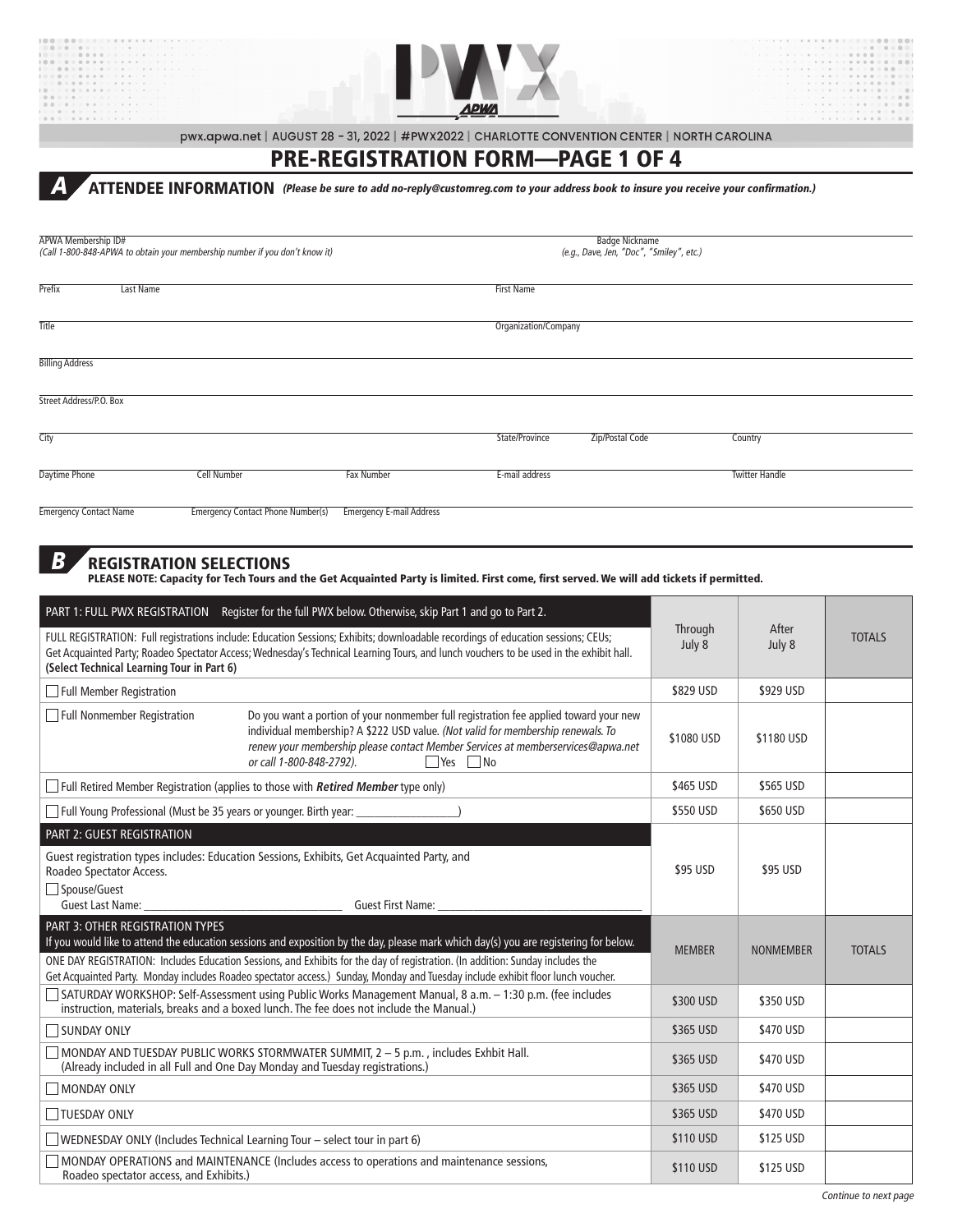

# PRE-REGISTRATION FORM—PAGE 2 OF 4

| PART 4: DAILY EXPO ONLY (Full Registration and Daily Education Sessions and Exposition registrants skip this section.)<br>If you would like to attend the exposition only for one day, please mark which day you will attend. Expo Only Pass: expo access for the day of registration only.         |  |     |               |                  |               |
|-----------------------------------------------------------------------------------------------------------------------------------------------------------------------------------------------------------------------------------------------------------------------------------------------------|--|-----|---------------|------------------|---------------|
| SUNDAY                                                                                                                                                                                                                                                                                              |  |     |               | \$50 USD         |               |
| MONDAY                                                                                                                                                                                                                                                                                              |  |     | \$50 USD      |                  |               |
| <b>TUESDAY</b>                                                                                                                                                                                                                                                                                      |  |     | \$50 USD      |                  |               |
| PART 5: PWX EVENTS & WORKSHOPS Complete your PWX experience with these special events (additional fees may apply).<br>Get Acquainted Party is already included in FULL REGISTRATION, GUEST/SPOUSE and SUNDAY ONE-DAY registration types.                                                            |  |     |               |                  |               |
| SUNDAY Additional Get Acquainted Party Badge (Limit 1 additional ticket)                                                                                                                                                                                                                            |  |     |               | \$50 USD         |               |
| MONDAY CPWA Luncheon (12 Noon - 1:30 p.m.)                                                                                                                                                                                                                                                          |  |     | \$40 USD      |                  |               |
| $\Box$ TUESDAY Diversity & Inclusion Brunch (10:00 – 11:30 a.m.)<br># of tickets<br>X                                                                                                                                                                                                               |  |     | \$40 USD      |                  |               |
| $\Box$ TUESDAY SCRC Brunch (10:00 - 11:30 a.m.)<br># of tickets<br>Χ                                                                                                                                                                                                                                |  |     | \$25 USD      |                  |               |
| PART 6: WEDNESDAY TOURS<br>Attendees with FULL PWX or WEDNESDAY ONE-DAY registration types may participate in the Wednesday Tours.                                                                                                                                                                  |  |     | <b>MEMBER</b> | <b>NONMEMBER</b> | <b>TOTALS</b> |
| All tours have capacity limits and registration is on a first-come, first-served basis. Departure times will vary. Please confirm individual times<br>by visiting the PWX web site. Due to limited capacity space is reserved for attendees with tickets only. Capacity will be added if permitted. |  |     |               |                  |               |
| <b>TOUR 1: Uptown Cycle Track Walking Tour</b>                                                                                                                                                                                                                                                      |  |     | \$0           | \$0              |               |
| <b>TOUR 2: Reedy Creek Design Build &amp; Chantilly Ecological Sanctuary</b>                                                                                                                                                                                                                        |  |     | \$0           | \$0              |               |
| <b>TOUR 3: Charlotte Area Transit System (CATS)</b>                                                                                                                                                                                                                                                 |  | \$0 | \$0           |                  |               |
| <b>TOUR 4: Innovation Barn</b>                                                                                                                                                                                                                                                                      |  |     | \$0           | \$0              |               |
|                                                                                                                                                                                                                                                                                                     |  |     |               | TOTAL            |               |

#### CANCELLATIONS:

If your plans change and you cannot attend the program, a colleague can attend in your place – just send us an email. Cancellations and requests for refunds must be in writing. A full refund, less a \$125 USD administration fee, will be made if written notice is postmarked by July 29, 2022. No refunds on registration fees or tickets will be issued after July 29, 2022, or in cases where the registration fees total less than \$125. All payments will be forfeited if registration is canceled after July 29, 2022. No refunds will be granted for "no-shows." Non-attendance does not excuse the participant's financial obligation to pay the registration fees due to APWA. Exceptions will be given and a full refund issued with documentation from a medical provider advising against travel or participation in PWX. Accounts left unpaid for more than 90 days may be subject to further collection efforts. The participant will be responsible for any costs or expenses associated with collections including collection agency fees. Approved refunds will be processed within 30 days after PWX. Please send your cancellation and/or refund request to cancellations@apwa.net.

**PHOTO AND VIDEO RELEASE:** I grant to APWA the right to take photographs or video of me in connection with the APWA PWX. I authorize APWA, its assigns and transferees to copyright, use and publish the same in print or electronically. I agree that APWA may use or reproduce such photographs with or without my name or biography and for any lawful purpose, including APWA educational, news or promotional material, whether in print, electronic or other media, including the APWA website.

**SPECIAL NEEDS:** If you need special services or equipment, pursuant to the Americans with Disabilities Act (ADA), please contact the APWA Meetings Department at 816-472-6100 or email [pwx@apwa.net](mailto:pwx%40apwa.net?subject=).

CONFERENCE CODE OF CONDUCT: APWA is dedicated to providing a secure, pleasant and harassment free environment for participants in all events and conferences. All Attendees, Presenters and Exhibitors are required to comply with this Code of Conduct and to cooperate with APWA and event/conference staff in implementing and enforcing compliance with this Code. Attendees, Presenters and Exhibitors at APWA events are expected to conduct themselves at all times in a courteous, professional and respectful manner, and to refrain from language and behavior that might bring

discredit upon themselves, their companies or agencies or APWA. Prohibited conduct includes, but is not limited to, actions disrupting the business like atmosphere of a conference, harassment of any kind, discrimination, inappropriate language, failure to comply with all local, state, and federal laws, activities that endanger self or others, and failure to comply with instructions of event/conference staff. Harassment includes the use of abusive, offensive, or degrading language or visual images, intimidation, stalking, bullying behavior, harassing photography or recording, inappropriate physical contact, sexual imagery and unwelcome sexual advances or request for sexual favors.

In addition, specific to virtual meetings and events, participants are asked to adhere to the following rules:

- The recording or transmissions of any education sessions, presentations, demos, videos, or content in any format is strictly prohibited.
- Participants should not in any way disrupt presentations during sessions, in the exhibit area, or at other events organized by APWA throughout the virtual meeting. All participants must comply with the instructions of the moderator and any APWA virtual event staff.
- Presentations, postings and messages should not contain promotional materials, special offers, job offers, product announcements, or solicitation for services. APWA reserves the right to remove such messages and potentially ban the source of those solicitations.
- Participants should not copy or take screen shots of any sessions or events, Q&A or any chat room activity that takes place in the virtual space.

Attendees, Presenters and Exhibitors who do not comply with this code of conduct at any event will be subject to discipline ranging from removal from the event with no refund to being barred from attending future APWA sponsored or co-sponsored events.

WHAT TO DO IF YOU WITNESS OR ARE THE SUBJECT OF UNACCEPTABLE **BEHAVIOR:** If you have any concerns or wish to report violations of this Code of Conduct, please contact a member of APWA staff immediately. You may also report concerns by calling 816-595-5242 or emailing [dforbes@apwa.net](mailto:dforbes%40apwa.net?subject=).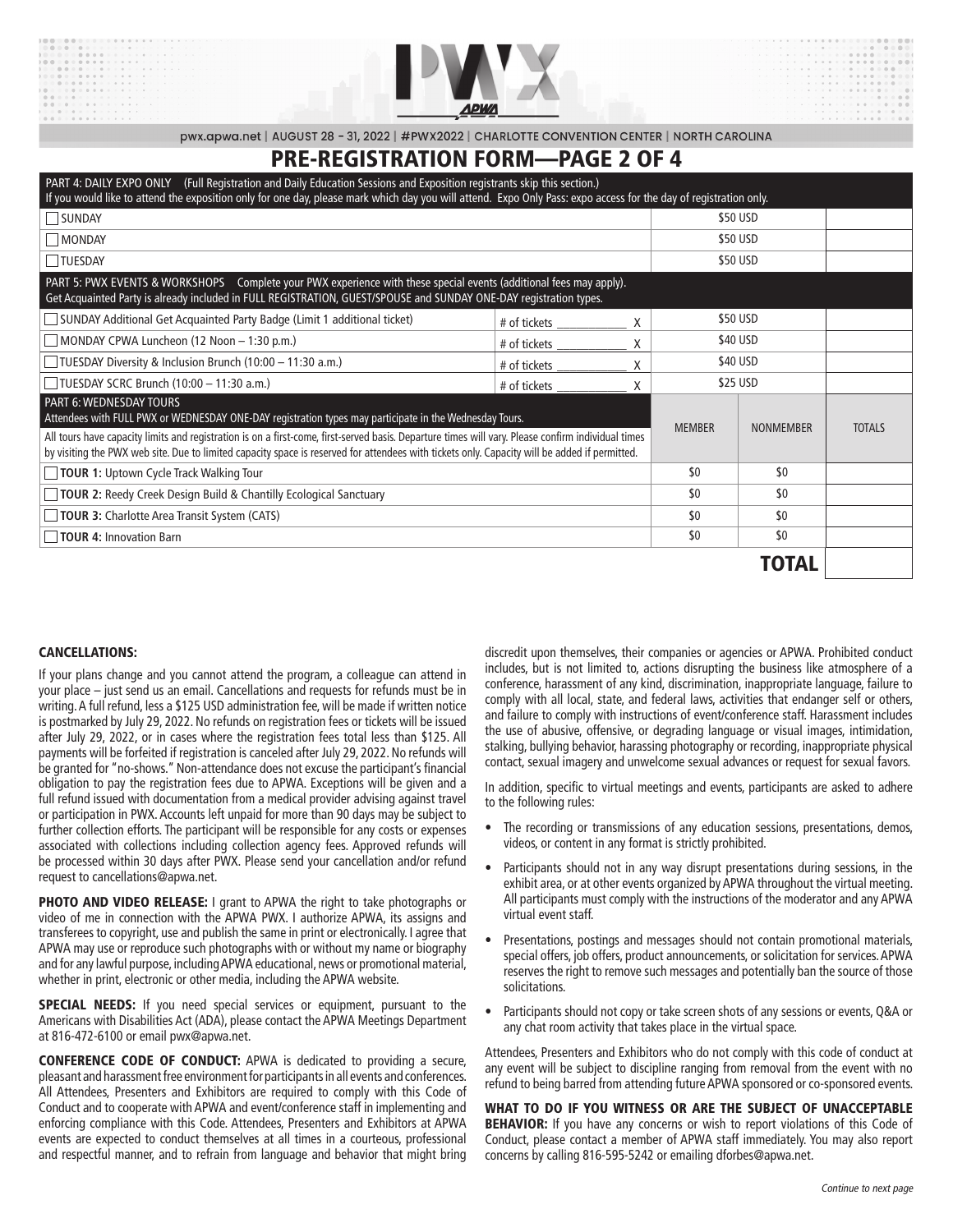

# PRE-REGISTRATION FORM—PAGE 3 OF 4

#### PWX ONSITE COVID PROTOCOLS:

APWA is closely monitoring the guidance of the Center for Disease Control (CDC) as it relates to gatherings and personal protection. Specific rules related to COVID-19 protocols will be in place at the PWX in person event in Charlotte. These rules will be published and shared with attendees in advance of the event and will be in-line with necessary measures at that time. It is the expectation that all staff, volunteers, attendees, exhibitors, speakers and contractors follow the outlined rules, to reduce the risk of spread of COVID-19 or other communicable disease.

Any public space where other people are present holds an inherent risk of exposure to COVID-19 and other communicable diseases.

Event organizers will follow appropriate protocol to mitigate risk of communicable disease transmission. By attending this event you agree to take necessary precautions for not only your safety but for the safety of others.

The following will be updated as necessary and shared with all PWX participants.

#### Before Leaving Home

- Follow relevant guidance provided by the World Health Organization (WHO), Center for Disease Control (CDC) and/or your local health authority.
- Adhere to government issued travel restrictions and guidance issued by the region you will be travelling to and the region you are travelling from.
- Evaluate your own health and that of people you are in close contact with; contact the meeting/event organizers if you have concerns.
- Stay home if you feel sick.

## On-site During the Event

- Follow guidance from your local health authority, for everyday preventive actions to help prevent the spread of respiratory viruses including:
	- Washing hands often with soap and water for at least 20 seconds, or an alcohol-based sanitizer with at least 60% alcohol.
	- Avoiding touching eyes, nose, and mouth with unwashed hands.
	- Covering your nose and mouth when coughing or sneezing. Throw used tissues in the trash.
	- Cleaning and disinfecting frequently touched objects and surfaces using a regular household cleaning spray or wipe.
- Agree to have your temperature taken before entering the meeting/event venue, if required by the event organizers.
- Agree to wear a mask or facial covering, if required by the event organizers.
- Adhere to social distance protocols put in place by the event organizers and respect others' personal space.
- Go to the event First Aid office at any time, if you feel unwell or are experiencing flulike symptoms.

#### Post-event

- Based on current contact tracing advice from many health authorities, if you test positive for COVID-19 up to 14 days after returning home, please contact the meeting/event organizers to advise them.
- As required by the City of Charlotte, if it becomes necessary to do so APWA will provide to the City of Charlotte Department of Health name and contact information for all PWX participants as a means to conduct contact tracing.

#### ADULT/WAIVER RELEASE:

IN CONSIDERATION OF being provided the opportunity to volunteer and/or participate in the American Public Works Association Public Works Expo (PWX) , I acknowledge and agree as follows. For purposes of this Waiver and Release, volunteers and participants shall be referred to as "Participants"; volunteering and participation shall be referred to as "Participation" and the activities and events of PWX shall be referred to as "Activities":

1. There is risk of injury from Participating in Activities, and while particular rules, equipment, and personal discipline may reduce this risk, the risk of injury does exist and I KNOWINGLY APPRECIATE, UNDERSTAND AND ASSUME ALL SUCH RISKS; BOTH KNOWN AND UNKNOWN, EVEN IF ARISING FROM THE NEGLIGENCE OF APWA OR OTHERS and I hereby assume full responsibility for my Participation and for any damage arising out of Participation; and

- 2. I expressly relieve the APWA from any duty of care, which is or may be owed to me as a result of Participation; and
- 3. I willingly agree to comply with the stated and customary terms and conditions for Participation. If I observe any unusual significant hazard during my presence or Participation, I will remove myself from Participation and bring such to the attention of the nearest official immediately; and
- 4. In addition to the above, I understand and agree to the following precautions in relation to the COVID-19 pandemic:
	- a. To refrain from Participating if at the time of Activity: (a) I am experiencing any symptoms of illness such as a fever, cough, or shortness of breath; and/or (b) I have been diagnosed with COVID-19 and not yet cleared as noncontagious by my healthcare provider, and/or state or local public health authorities.
	- b. To follow APWA, CDC and other recommended guidelines, including but not limited to guidelines from state and local authorities, while engaging in Activities, including, without limitation e.g., practicing social distancing, trying to maintain separation of six feet from others to the extent possible, wearing a mask, frequent hand washing/sanitizing and otherwise limiting my exposure to the coronavirus and Covid 19.

I FURTHER ACKNOWLEDGE THAT I UNDERSTAND THE EXTREMELY CONTAGIOUS NATURE OF THE CORONOVIRUS AND COVID-19 AND VOLUNTARILY ASSUME THE RISK THAT BY MY PARTICIPATION I MAY BE EXPOSED TO THE CORONOVIRUS AND OR INFECTED WITH COVID-19, AND THAT SUCH EXPOSURE OR INFECTION MAY INVOLVE THE RISK OF SERIOUS INJURY, ILLNESS, PERMANENT DISABILITY AND/OR DEATH. I UNDERSTAND THAT THE RISK OF BECOMING EXPOSED TO THE CORONAVIRUS OR INFECTED WITH COVID-19 MAY RESULT FROM THE ACTIONS, OMISSIONS, OR NEGLIGENCE OF OTHERS, INCLUDING THE APWA, AND I HEREBY EXPRESSLY ASSUME ALL SUCH RISKS AND DANGERS WHETHER PRESENTLY KNOWN OR UNKNOWN.

5. I, for myself and on behalf of my heirs, assigns, personal representatives and next of kin, HEREBY RELEASE AND HOLD HARMLESS and agree to indemnify and defend the American Public Works Association, its officers, officials, agents, employees, directors, affiliates, partners, successors, predecessors, assigns, and any other person(s) acting on its behalf as well as all other Participants, sponsoring agencies, sponsors, advertisers, and if applicable, owners or lessors of premises used to conduct the Activity, and their officers, officials, agents, employees, directors, affiliates, partners, successors, predecessors, assigns, and any other person acting on their behalf (Releasees), from and in respect of any and all injury, disability, death or loss or damage to personal property caused by participation in the Event, WHETHER ARISING FROM THE NEGLIGENCE OF THE RELEASEES OR OTHERWISE. I acknowledge that this release shall apply to any injury, illness, disability or death resulting from my Participation including, without limitation, resulting from exposure to the coronavirus or from becoming infected by COVID-19 during such Participation.

**I HAVE READ THIS RELEASE OF LIABILITY AND ASSUMPTION OF RISK AGREEMENT, FULLY UNDERSTAND ITS TERMS, UNDERSTAND THAT I HAVE GIVEN UP SUBSTANTIAL RIGHTS, INCLUDING THE RIGHT TO ASSERT A CLAIM OF NEGLIGENCE AGAINST RELEASEES RELATING TO PARTICIPATION IN THE EVENT, BY SIGNING IT, AND SIGN IT FREELY AND VOLUNTARILY WITHOUT ANY INDUCEMENT.**

Signature Date